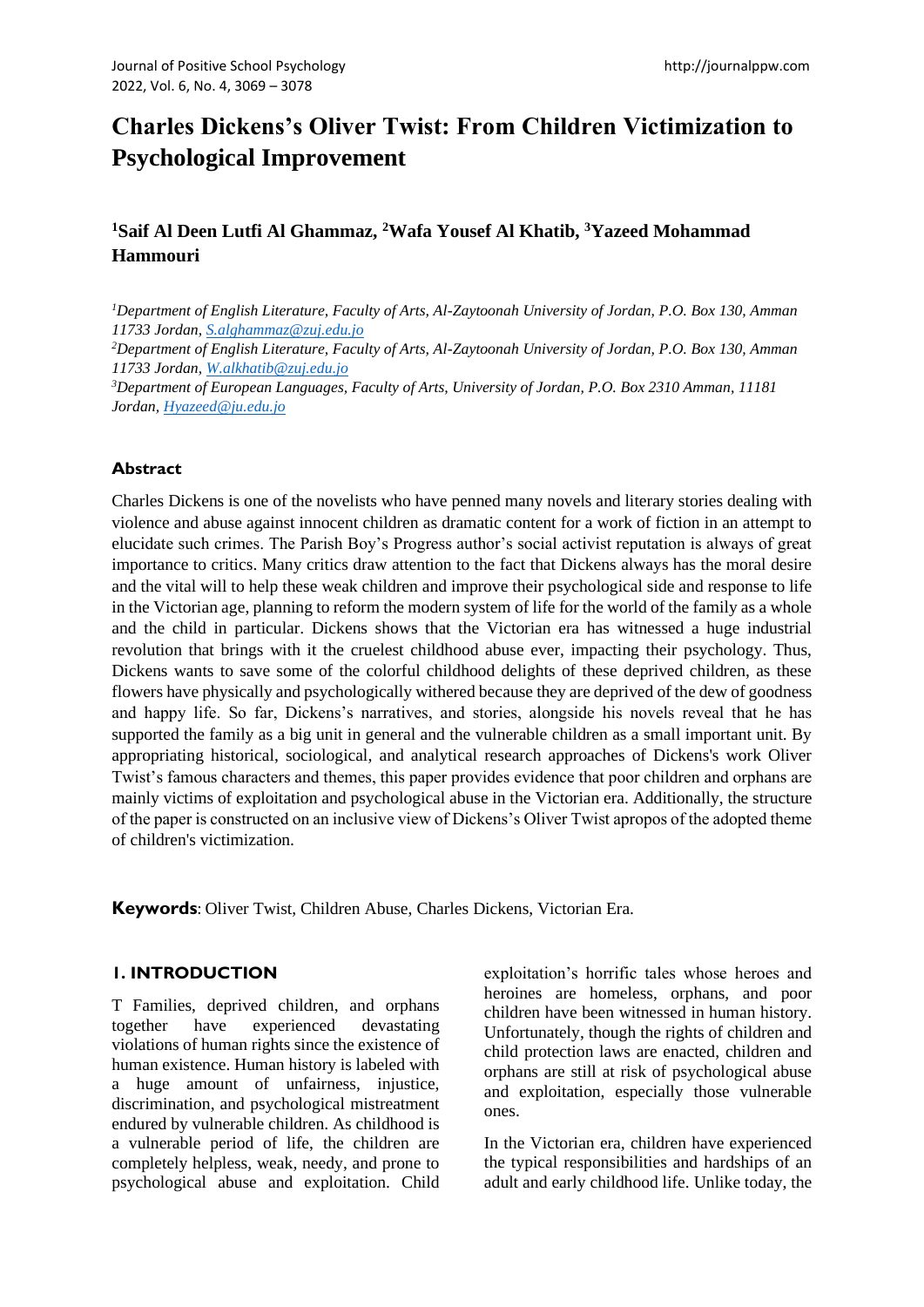Victorian lifestyle of children in the 1800s greatly differs from childhood in today's world. Life has always been different for poor Victorian children life as they are required to work to assist their families to survive. In other words, they are forced to work at 4 or 5-year-old which is illegal and unhealthy age to work. They have daily worked very hard for long hours. Concerning the safe environment of the job, this health issue is not of high importance and is a major concern where they have been expected to work in filthy, risky, and healthy conditions. Children in the Victorian age have no choice in the matter at all as they shall work to provide for their families and pay the required bills at home.

In the Victorian labor market, employers have preferred children because they are considered low-cost labor on the one hand. On the other hand, the demand for these children is continually on the rise in several jobs such as farming, servants, factory work, clothing, street sweepers, mining, hat makers, chimney sweepers, textile mills, and more horrifyingly, prostitution. Notably, in this give-and-take discussion, killing and damaging the lives of innocent people, as with any form of a violent act against innocent children and orphans, are strongly prohibited in all values, traditions, and even religions. This prohibition is considered a strict order that even families of these innocent children, experiencing harsh life, are not allowed to harm and victimize their children by sending them to harsh, unsafe, and illegal jobs (Al-Ghalith & Shalabi, 2021). As put by Malik (2017), the population's rapid increase resulting from the 1858 gold rush has brought enormous social problems, affecting the happiness, psychological comfort, and welfare of these children. The substantial improvements in technology have boosted the wealth and prosperity in Britain, giving the middle-class people several novel opportunities. Due to the industries production, Britain has been made the first world workshop and the most elite trading country on the globe.

However, the industrial revolution's adverse influence also has awful social and psychological effects such as child labor, overcrowded dwellings, sexual exploitation, dirtiness, and abject poverty. Since the materialism age increased, money values have strongly prevailed in Victorian society. As a result, the movement of thousands of laborers to industrial towns has started a new type of working-class families. As explained by Malik (2017), the administrations managing the factories and industrial institutions have brought countless physical and psychological injustices together with cruel child labor and harsh working conditions. For instance, hideous slums whether they are big or small miserable places make up an important part of a metropolitan area in handsome homes, where more than thirty people of different ages live in a single room. Though living and working conditions for the working-class family have increasingly grown harsh, the late 19th-century social reform acts have given a priority to improving the working poor's lives. Social reformers and philanthropists supported by their middle-class ideals and Christian values have played a substantial role in bringing about these new reform changes (Knaplund, 1941). The social distinction can only be attainable under the prevailing social standards that may lead to the excellence and achievement of the children and orphans, and thus the characters respond differently to the prevalent social norms and traditions (Abd-Rabbo, 2019).

As viewed by the reformers, unacceptable and inhuman living conditions have prevailed among the working-class children. Vulnerable children and orphans, as voiced by the reformers, shall have a healthy and psychological childhood and need to be completely protected from adult life's responsibilities, physical violence and psychological abuse, and moral corruption (Rooke & Schnell, 1983). Among these reforms is the establishment of orphanages designed to look after children taken from their unfit parents or orphaned ones. The reformers' intentions are sincere as they attempt to psychologically help these vulnerable children. As detailed by Rooke and Schnell (1983), the unfit children, as regarded by reformers, have been rescued from the family and social situations, alongside the fact that these social and family situations are institutionalized to protect these children from the harsh working and life conditions. Many studies show that Dickens always believes that there is a dire need to improve the common people's conditions in one go or another because, like other children in the entire world, children in the Victorian age deserve not to suffer from harsh living conditions and psychological problems.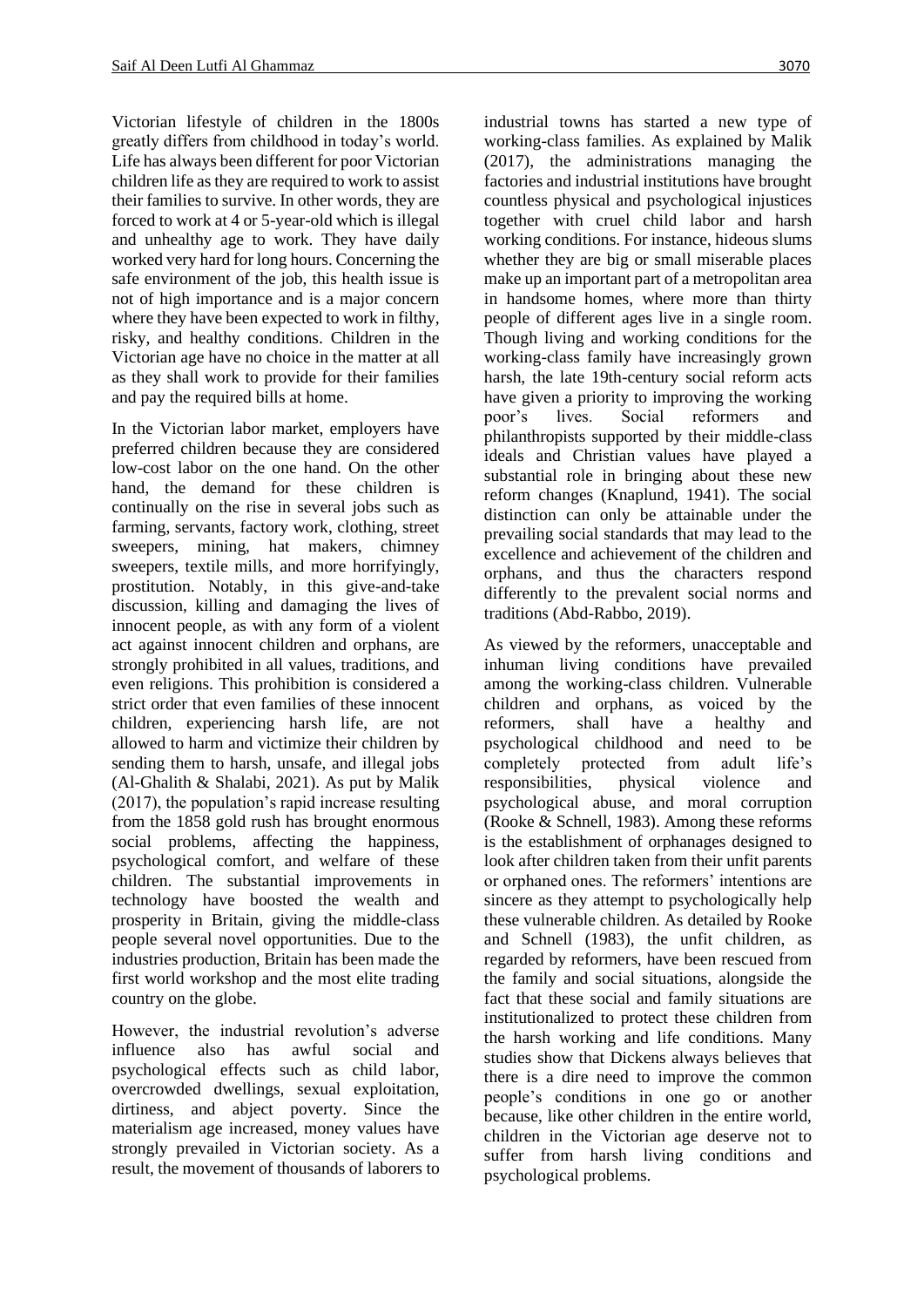Hence, this article aims to provide evidence that poor children and orphans are mainly victims of psychological exploitation and abuse in the Victorian era based on the analytical and historical research approaches used to show the great amount of discrimination and mistreatment endured by the vulnerable children in the Victorian age. This paper is, however, divided into four main sections apart from the introductory section and structured as follows. Section Two explores the Literature Review. Section Three examines the Methods. Section Four presents the Discussions and Analysis, and in Section Five, the Conclusion is presented.

# **2. Literature Review**

Due to a great number of studies written on Dickens' own life, interests, and themes, several studies demonstrate that Dickens has always been the voice of the poor, helpless, and vulnerable children in the Victorian age. Any analytical work of Dicken's interests and themes is a fragment without a thorough study of his novels in general and Oliver Twist in particular. Several studies have tackled Dickens's lifestyle, individual, and social sides and twists through his literary works, i.e., novels. Persulessy & Acengrahmat (2018) have drawn their study on acquiring profound knowledge about social values presented through the generic structure of the Dickens' novel Oliver Twist. The findings revealed that love, responsible, and life harmony values were among the social values being described in the novel. Love values include dedication, kinship, love, loyalty, affection, mutual help, and concern. Responsible values include a sense of belonging and acceptance, discipline, and obligations. Life harmony values include cooperation, tolerance, justice, and democracy.

On the other hand, Sri Jumiati, Dewi Candraningrum, & Titis Setyabudi (2015) have reached another conclusion through the use of a sociological approach to show the reflected oppression in Oliver Twist. This research is mainly concerned with revealing the existence of such oppression. From a sociological perspective, the research analyzes the structural elements reflected in Oliver Twist and analyses the England society during the industrial revolution in the late 19th century. The research has drawn the following conclusions; firstly, based on the novel's structural analysis, the social phenomena in England during the late 19th-century industrial revolution were created. Secondly, the social condition within the country is criticized by Dickens revealing the social injustice including the five-part oppression, namely cultural imperialism, marginalization, exploitation, powerlessness, and violence. Finally, the research has also concluded the need for government to create justice to build peace and save children.

Focusing on some selected extracts from Oliver Twist, critics' opinions, and the abundantly focus on Dickens's descriptions of the gentleman of birth in Oliver Twist, Terci (2015) has analyzed the main characters' attitudes concerning their gentle manners and noble origin. The study reveals that Dickens' selection of sentimental ways was mainly done for several reasons, (i) to touch the readers' hearts with the brutal incidents experienced by a pure-hearted child, (ii) to draw people's and government's attention to the metropolis' social problems, and (iii) to raise awareness on children's abuse and psychology. It is also found that Oliver represents a few images, including the person who suffers but does not lose his pure heart, the democratic gentleman, and the gentleman's essential attitude towards society. It is also noted that Oliver is the 19th-century Romantic gentleman, whose ancestor seems to be the "very parfit medieval knight" as described by Chaucer.

Apart from the themes and problems addressed in the previous studies, the feminist postcolonial viewpoints have been also examined in Dickens' novels, focusing on the representation of the marginal woman where her rejection and exile from her patriarchal community and culture are on the rise (Kaplan, 1988). According to Kaplan (1988), like other marginalized middle-class women in the Victorian age, Dickens's heroines cannot secure a safe place to escape the prevailing stereotypical descriptions, showing them as only weak and voiceless women chiefly victimized in a male-dominated world. Like other Victorian writers such as Charles Kingsley, Mrs. Gaskell, Wilkie Collins, Charles Reade, and Trollope in their perceptions of the characters' mentalities and behaviors, Dickens is always interested in explaining the social, psychological, and economic ills of the downtrodden people of his age (Cain, 2017). On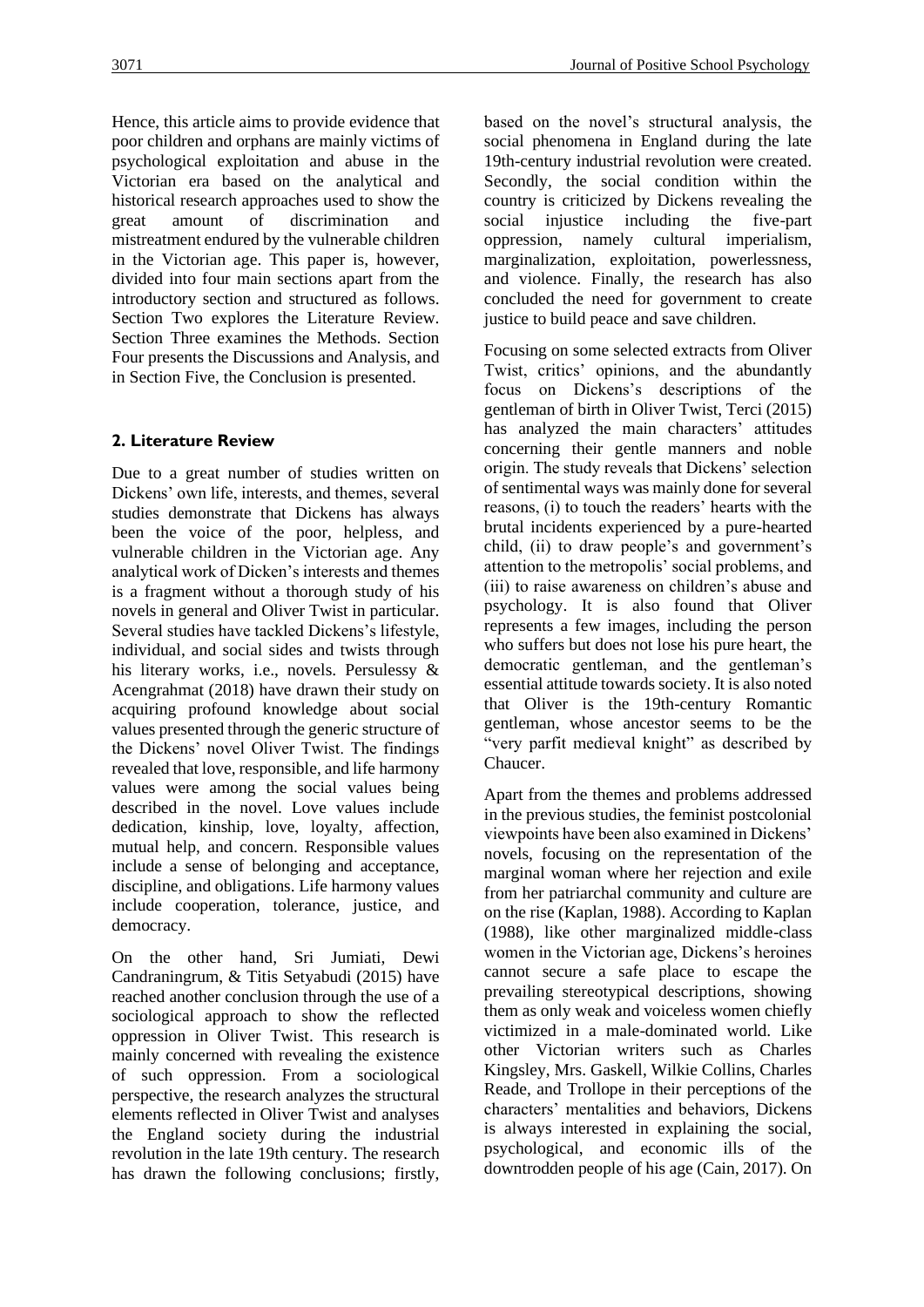the other hand, Piggott (2016) explores the Ironies' post-colonial and teaching complexities of Dickens' novels during a teaching assignment between the years 2007 and 2011 in Tripoli. The article begins with the Lebanese students' engagement with Dickens's reception, considering their enthusiasm embraced in Dickens' novels, particularly Oliver Twist.

By examining Dickens from the perspective of the Victorian periods of his life, Miller claims that Dickens, throughout his life, has been greatly close to the voiceless, helpless, downtrodden people, trying to support them. His major concern is to establish a huge base of love, closeness, social acceptance, and psychological support among the middle-class people of his time. In terms of his fiction and nonfiction writing, Dickens is progressive as "His themes are restructured now and then addressing exploitation among the poor African countries, industrialization, child labor exploitation, and school, eastern and western education" (Miller, 1998, p.14).

Based on a brief literature review of Dickens' Oliver Twist, it can be said that they lend themselves to numerous interpretations to acknowledge that Dickens has made all the required efforts to ensure that Oliver Twist's famous themes and characters provide evidence that poor children and orphans are mainly victims of exploitation and abuse in the Victorian era. This article as a discourse analysis is a continuing effort to extend the analysis related to the fact that Oliver Twist's famous themes and characters provide evidence that poor children and orphans are mainly victims of exploitation and abuse in the Victorian era.

# **3. METHODS**

The analysis of Dickens's narratives, novels, and stories, alongside the issue of children's victimization in his Oliver Twist, necessitates this research paper to be a triangulation research paper, using and applying three research approaches with multiple data sets. The three adopted approaches in this paper are the historical approach, sociological approach, and analytical approach. The historical approach is conceivably one of the most widely-used (even the oldest) critical approaches to literary interpretation, analysis, and criticism. It involves understanding event experiences surrounding the literary work composition, particularly the author's life, and using the research findings to interpret the raised phenomena and issues in such works (Tyson, 2006). Undoubtedly, the study of a literary work, particularly Oliver Twist, requires studying Dickens's life and experiences, which is seen as the only means to fully understand the child psychological victimization phenomena and examine the fact that Oliver Twist's famous themes and characters provide evidence that poor children and orphans are mainly victims of psychological exploitation and abuse in the Victorian era. The second approach is the sociological approach (literary criticism) which involves understanding the author's literary work within its larger social context. Based on this, a literary work can only be understood properly through the examination of the society where such literature has been written. According to several other scholars, the sociological approach critically analyses the familial, social, economic, and political contexts where literary works have been produced. In other words, a sociological approach is an approach aiming at finding the meaning, scope, and magnitude of a social problem in literary works that teach about the issues related to children, family, society, social classes, and religion. The sociological approach can be used to give a deep insight into the social and psychological ills and problems that the author sees within society delivered in his/her style. For instance, an analysis based on a sociological perspective examines the social and psychological problems such children victimization addressed by Charles Dickens in his literary work Oliver Twist.

Concerning the third approach in this paper, it is the analytical research approach used to analyze the adopted novel, i.e. the phenomena of child psychological victimization. Based on this approach, the primary source of the research which is the novel itself, characters, and themes. and the secondary resources such as the relevant literature works and articles shall be analyzed to attain the full picture of the ill of child psychological victimization and provide evidence that poor children and orphans are mainly victims of psychological exploitation and abuse in the Victorian era. The reason behind the choice of the triangulation research paper is to conclude that poor children and orphans are mainly victims of exploitation and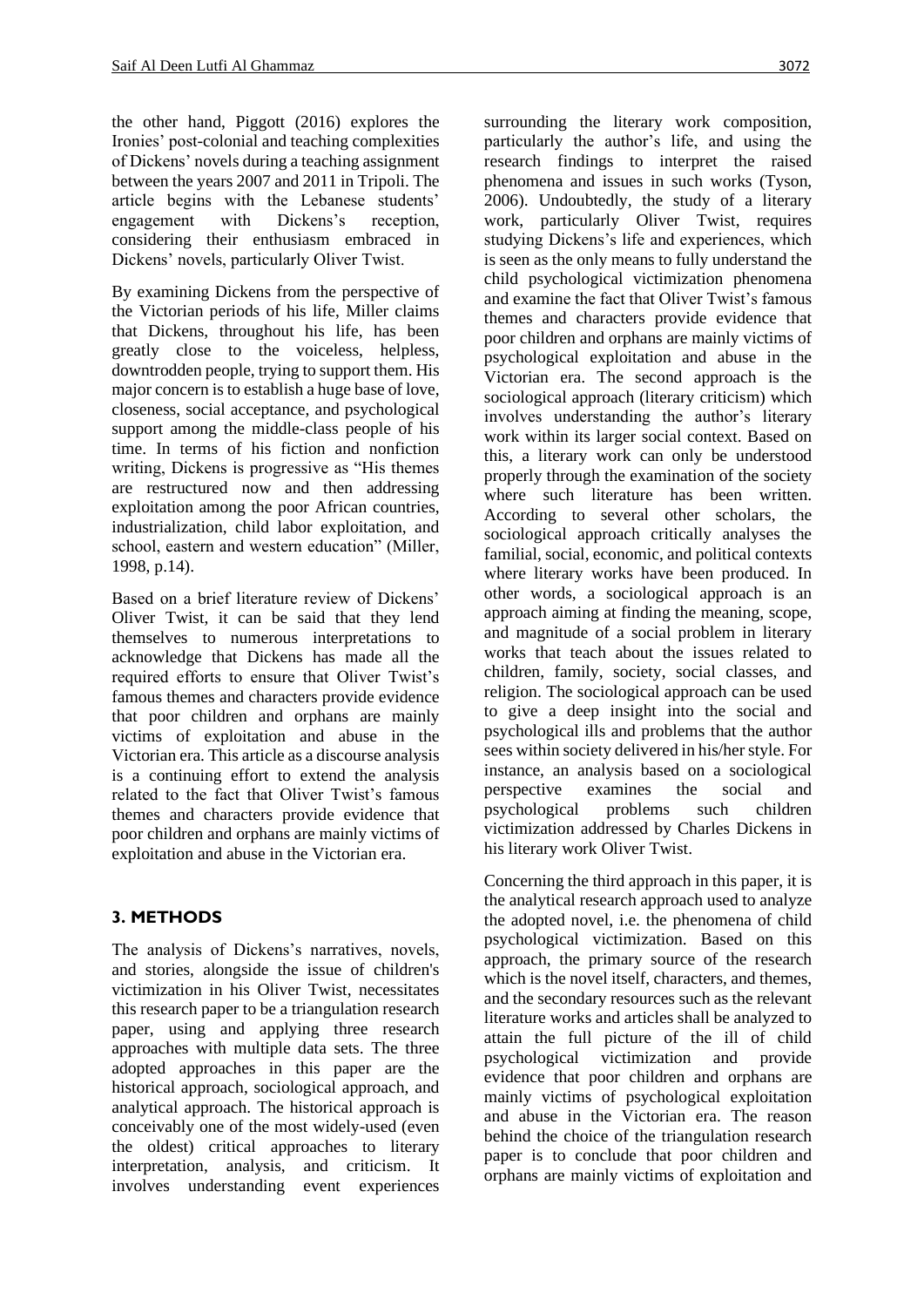abuse in the Victorian era. Hence, the three adopted approaches, alongside the child psychological victimization phenomena are indepth outlined because their details are reflected in one way or another in the UK-born author Oliver Twist. In this paper, however, the scope of child psychological abuse and victimization is focused on the middle-class families and their victimized children and orphans in the UK where Dickens's novel is set. The next section highlights and discusses the five obvious areas concerning social illness (child psychological abuse and victimization) in the UK.

# **4. DISCUSSION AND TEXTUAL ANALYSIS**

#### 4.1 Oliver Twist

The novel begins with Oliver's birth in a workhouse of illegitimate children of destitute women who die shortly after giving birth. Being an orphan, a pauper, and an illegitimate child, Oliver's successive experience of cruelty and rejection is in line with the novel's beginning. Further, being constantly accused of stupidity and viciousness and constantly beaten and imprisoned, Oliver is relatively ignored. Until he meets Mr. Brownlow, the kindness Oliver experiences is either accidental or a consequence of adult exploitation (Roulstone, 1997). "A naughty orphan which nobody can't love" Mr. Bumble calls and sums Oliver up (Oliver Twist, Ch.3). In an orphanage in Victorian England, Oliver Twist survives among his companions in misfortune. Malnourished, and exploited, he is placed in an undertaker's home where, again, he knows only deprivations and ill-treatment. Oliver endures everything until he could tolerate no more then he fled to London. A gang of young thieves, who work for an old Jewish man called Fagin, found Oliver exhausted and hungry. Oliver among other characters like Bill, Dodger, and Nancy discovers a brutal world where only strength and cunning count.

#### 4.2 Childhood in Victorian Age

Sociologically speaking, Diana Gittins stated that "childhood is a more general and abstract term used to refer to the status ascribed by adults to those who are defined as non-adults." Hence, childhood must be understood as a "construction of adults" but not a representation of children themselves. Therefore, sociology contemporary trends stress the gradual emergence of children's narratives (Gittin, 2009). Moreover, it should, contrary to the belief adults have in forming an accurate definition based on their experience and memories, be considered that our memory is imperfect and different trustworthy recording mediums, and consequently, the childhood images might be full of myths, desires, and misinterpretations (Pekařová, 2014). In this respect, child and childhood are different terms. On one hand, Gittins clearly states that the term childhood "focuses more on the general state of being a child and suggests the existence of a distinct, separate and fundamentally different social group or category". On the other hand, the term child "concerns an embodied individual defined as non-adult" clarified as "immaturity, dependency, powerlessness, and inferiority". Concerning the difference between childhood and child lifespan, both are generally derived from the state's traditions and customs, and laws. It is nevertheless plausible to claim that having a childhood without being a child is impossible, but the other way is possible (Pekařová, 2014).

During the Victorian age, children were prone to physical and psychological hardship and were given adults responsibilities. In the late 1800s, Victorian children's life was unlike the life of today's world childhood, where wealthy children had good living conditions compared to poor children. Concerning the life of poor Victorian children, it was different, where they had no choice but to work in a way to support their families to survive. They were forced every day to work very hard and for long hours at a very young age, sometimes at the age of 4 or 5. Neglecting job safety, children many times were required to work in filthy conditions. They had no choice but to accept such conditions. Furthermore, parents forced their children to work to support paying home bills. In the Victorian labor market, children are preferred for being cheap labor, and they were in high demand for many types of jobs, including but not limited to factory work, mining, clothing and hat makers, farming, street sweepers, chimney sweepers, servants, textile mills, and more horrifically, prostitution. The rapid population growth in the Victorian gold rush of 1858 brought social issues including those involving the welfare of children.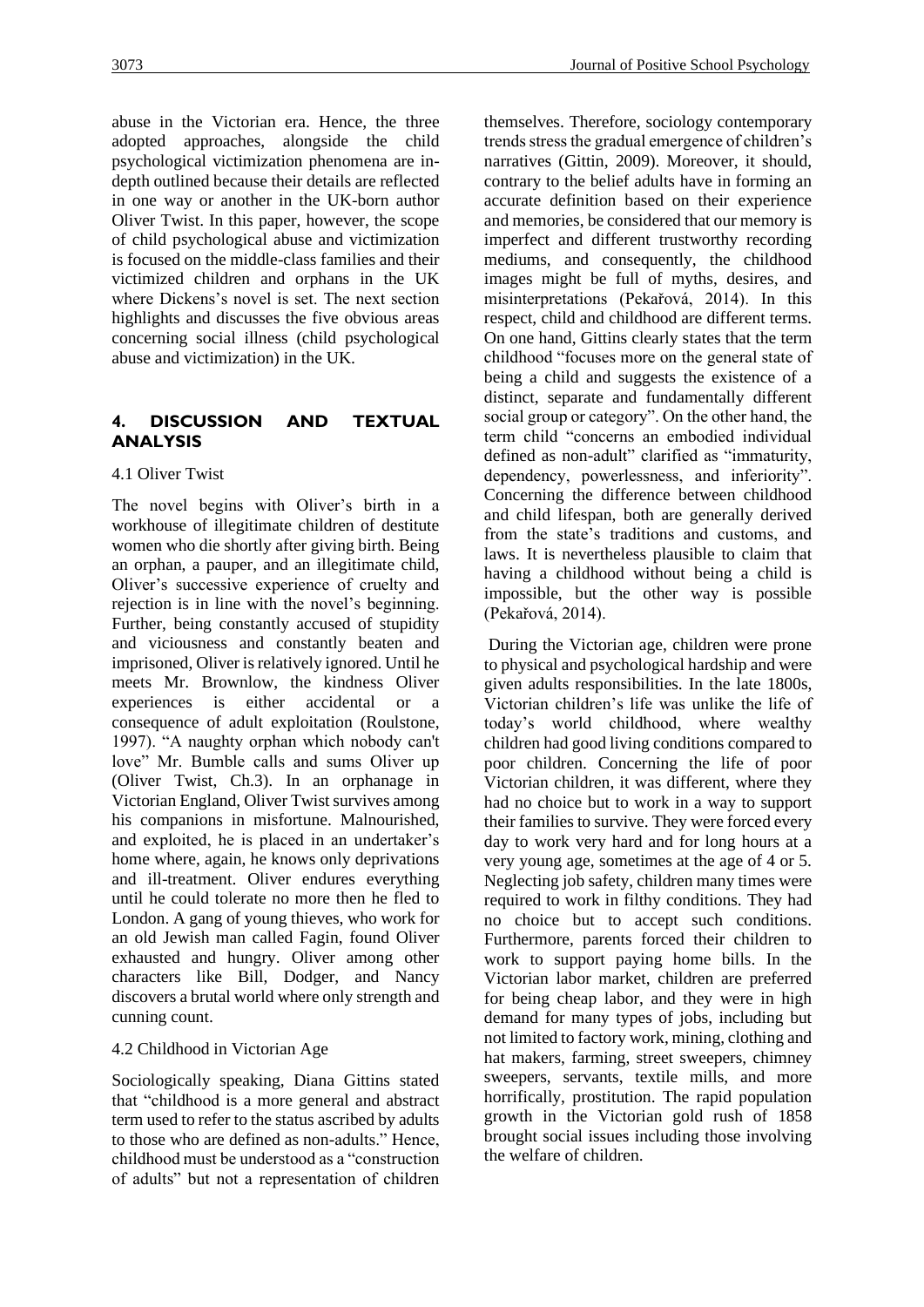Major advances in technology were the driving force behind Britain's wealth and prosperity, hence providing countless new opportunities for people of the middle class. Industrial production made Britain the world's largest and greatest trading nation (Malik, 2017). Nevertheless, in the Victorian era, the adverse industrial revolution effect has impacted social life, including child labor, abject poverty, sexual and psychological exploitation, dirt and drunkenness, and overcrowded dwellings. Owing to the growth of prevailed materialism monetary values, the migration of hundreds of thousands of workers to industrial towns had resulted in finding a new working class. The institutional factors have brought about multiple injustices, for instance, the ruthless exploitation of child labor and the harsh working conditions. Touching on the conditions in which many people of that age were living is described as "hideous slums, some of them acres wide, some no more than crannies of obscure misery, make up a substantial part of the metropolis … In big, once handsome houses, thirty or more people of all ages may inhabit a single room" (Malik, 2017). While the working-class living conditions had grown increasingly harsh, the late 19th century Social Reform Acts improved the lives of poor workers, and the philanthropists and social reformers motivated by the middleclass ideals and Christian values played a major role in bringing about the change (Knaplund, 1941). The living conditions of many workingclass children were viewed by reformers as unacceptable, believing that children should be protected from moral and psychological corruption, physical harm, and having adults' responsibilities and above all "every child should have a childhood" (Rooke & Schnell, 1983).

# 4.3 Child Labour

It is evident that the Victorian age was marked by hiring young children in different workplaces like mines, factories, and chimneys as sweepers. Though, being often involved in dangerous jobs for long hours and at low wages, children were expected to support the family budget (Daniels, 2009). During the Victorian era, child laboring was divided into various classes, including young children were hired to crawl under the machines to collect the cotton bobbins; active children were hired by chimney sweeps; hiring children to work in coal mines to creep through too narrow tunnels, hiring children to work as crossing sweepers, errand boys, selling matches, shoe blacks, selling cheap goods and selling flowers (Daniels, 2009). Many children end up their life working in chimneys as sweepers. In factories, it was common for children to lose their limbs when crawling under machines to pick things up. Building on the previous actions toward child laboring, several factory acts were issued to prevent physical and psychological child exploitation in the workplace. Given that schools at that time were not free, poor children, at the age of eight, would leave school and be forced to work. The Victorian age is well-known for its social hierarchy. Strict society classification was the distinctive feature of this period. In the 20s of the 19th century, social classification was officially executed by members of ruling elites to be based on social status, experience, living conditions, and morality level. In the 80s of the 19th century, people who belonged to a specific social class were very well-known, but it was not possible for those who wanted to move from one class to another, particularly upward (Pekařová, 10).

### 4.4 Children Victimization

The theme of an unhappy childhood is deeply rooted in Dickens's works, his first three novels reflect miserable childhood represented in the adventures of his characters such as Pickwick (1836), Oliver Twist (1837), and Nicolas Nickleby (1838). This scheme is well noticed in Oliver Twist, Dickens' most famous character Oliver Twist. The young protagonist experienced hunger, isolation, and psychological abuse, in such a dramatic way that reflects the miseries of the Victorian era, uncovering the dilemma of children psychologically harmed and exploited by adults (Knaplund, 1941).

Dickens' personal experience as a child has produced unusual characters, in touch with social, psychological, and moral misery, which till today feed the imagination of children and adults. It was adapted several times to cinema in recent years, this social novel contributed greatly to Dickens's fame. His genuine feeling and powerful words inspired hundreds of filmmakers and musicians. In his novel Oliver Twist, Dickens wrote about the homeless and street children, condemning the industrialization's vicious effects on England 19th century, hence attracting people's attention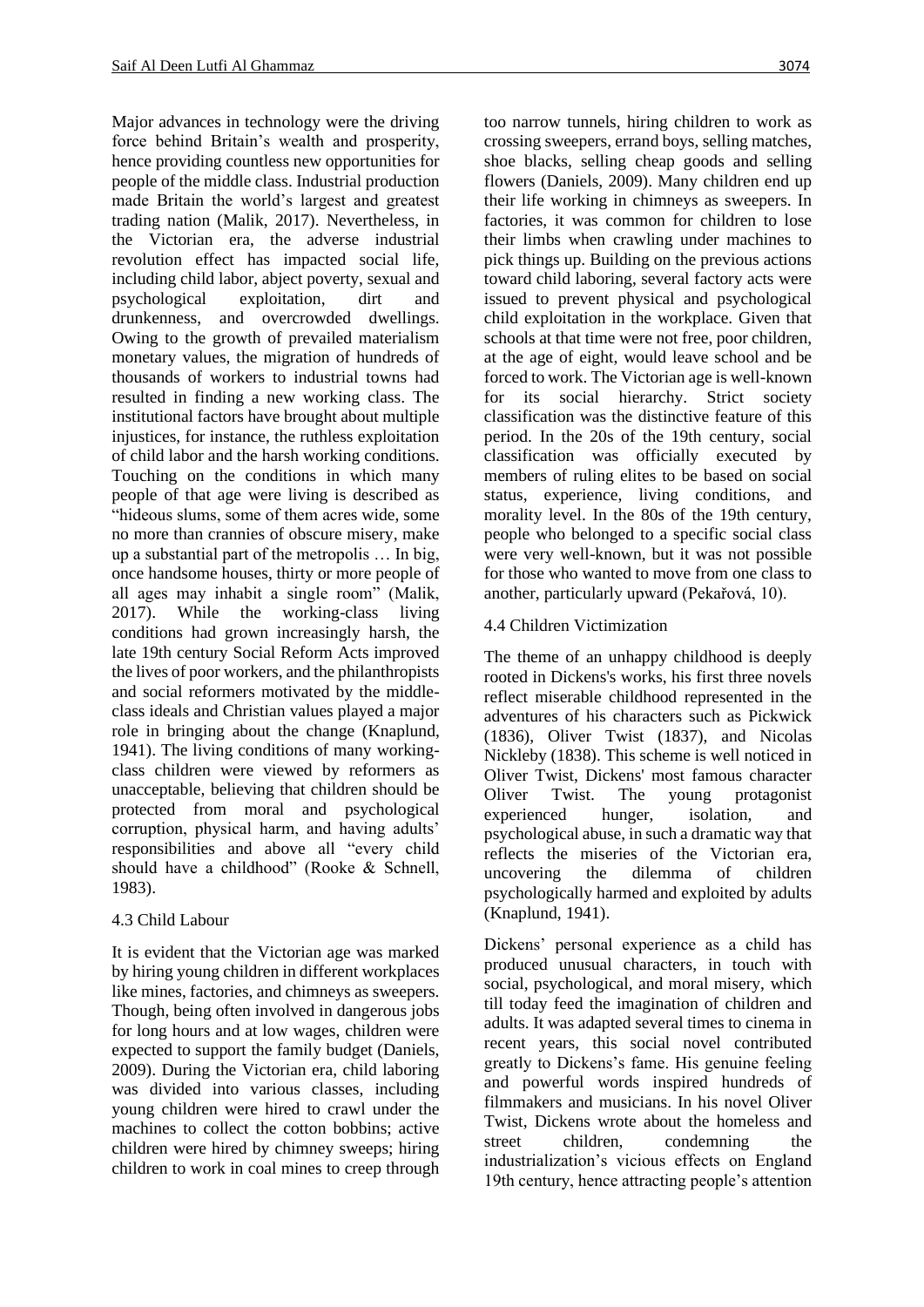to different contemporary societal issues, including but not limited to child labor, recruitment of children as criminals and poor asylum (Devi, 2016). The psychological repression and exploitation of the poor are often depicted by Dickens who condemned the institutions and public officials for the existence of such abuses.

Oliver Twist is the main novel character that symbolizes childhood, innocence, and purity that resisted evil deeds and tightly adhered to this purity. The novel uncovers the devastating, inhuman conditions of poverty in the Industrial Victorian Age in ruthless openness. In his novel, Dickens describes how young Oliver fell into the hands of an older Jewish gang of thieves' director, who trained him and other boys to pickpockets, using the children to increase his wealth. Their individual development and personality are not important, but the profits that could be earned by them. The indescribable psychological misery and exploitation of children that Dickens showed at the beginning of the 19th century in England still exist today in many parts of the world. Child Labour, the use of children as child soldiers, and child prostitution are forms of exploitation of children that is still dominant practices in many countries and there can be no doubt about it. In many countries, children still live without protection, have to do the work of adults, and have no future prospects. With these fictional characters formulated by Dickens, the central basic questions for dealing with children in society are: are children there to help develop the society, the richness of adults? Or are children young citizens, who do not yet exercise their citizenship rights themselves and thus need special protection afforded by an adult? Dickens, however, does not stop at this gloomy scene, where the majority of the upper-class society mistreats poor children, nevertheless, he uses the characters of the bookseller Mr. Brownlow, his housekeeper, Mrs. Maylie, and her niece to demonstrate how they practice true charity. They care about the well-being of the child, Oliver, and not his labor power.

Here is a completely contrasting world full of security and philanthropy compared to the laws of the street - even when Oliver gets into further entanglements. Charles Dickens, illustrated his own troubled and traumatic childhood in his novel (Oliver Twist) which is a famously compelling tale - Dickens had witnessed psychological hardship and poverty as a child, as his father was in debt due to rising costs, he was sent to prison for his failure to some depts. Dickens had to work in a warehouse to provide for the family's livelihood - these early experiences undoubtedly had a great deal of empathy in his work, through which he reflects the misery and suffering of children conveying their vulnerability, psychological mistreatment, and exploitation.

The novelist shows a great deal of sensitivity and concerns regarding childhood needs, children need caregivers who give them love and security, care for their health and well-being, and give them perspectives for free development. Dickens's social criticism of Victorian England at that time is relentlessly expressed. Anyone should be persuaded to act like that Mr. Brownlow. The novel was written in a straightforward form. The realistic portrayals of the living environment in England at that time, the dirty neighborhoods and slums, and the unhealthy atmosphere to raise a child in - all this is incredibly close to the reader. It is greatly relieving to see that few people mean well to Oliver and earnestly strive to help him, like Mrs. Maylie and her niece Rose, which Oliver, acknowledged with an alerted mind and astonishing thoughts that exceeds his age.

Furthermore, Dickens does not spare ironic comments or characterizations, as they are particularly expressed in the figure of the community servant Mr. Bumble who does not gain the sympathy of the reader because he is always negative about Oliver and sometimes hot-tempered, sometimes arrogant. The different characters of the novel bring plenty of variety and diversity into action. The novel is Dickens' first clear criticism of the Victorian educational system, as well as the situation of the lower classes in large cities, such as London. Dickens criticizes the functional system of educating the poorest children in orphanages, where children are forced to do difficult tasks without compensation. The "rebellion" by Oliver when he shows his need, the demand for more, is an example of the author's resistance to the cruel attitudes, psychological abuse, and endemic poverty, where the poor, deprived of any educational path, and are forced to survive as they can, often by committing dangerous tasks.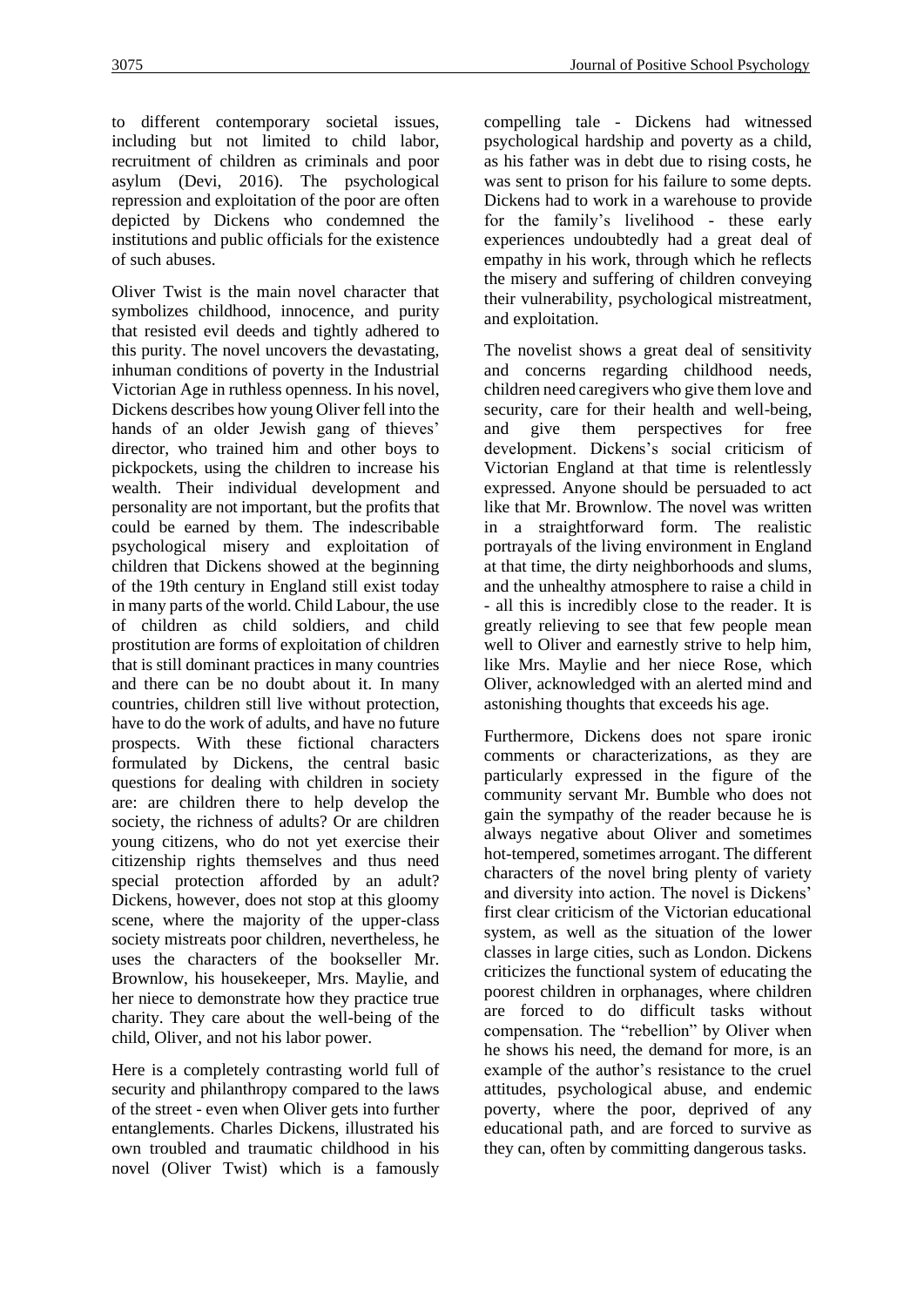The following paragraph from the novel conveys a heartbreaking scene of cruelty against an orphan, that when Oliver Twist was to meet the Board members of the workhouse, cruel Mr. Bumble ordered him to bow to the board out of imposed respect: "'Bow to the board,' said Bumble. Oliver brushed away two or three tears that were lingering in his eyes; and seeing no board but the table, fortunately, bowed to that. 'What's your name, boy?' said the gentleman in the high chair. Oliver was frightened at the sight of so many gentlemen, which made him tremble: and the beadle gave him another tap behind, which made him cry. These two causes made him answer in a very low and hesitating voice; whereupon a gentleman in a white waistcoat said he was a fool, which was a capital way of raising his spirits and putting him quite at his ease. The boy said "the gentleman in the high chair, listen to me. You know you're an orphan, I suppose?' 'What's that, sir?' inquired poor Oliver. 'The boy is a fool - I thought he was,' said the gentleman in the white waistcoat. 'Hush! ' said the gentleman who had spoken first. 'You know you've got no father or mother, and that you were brought up by the parish, don't you? 'Yes, sir,' replied Oliver, weeping bitterly. 'What are you crying for?' inquired the gentleman in the white waistcoat. And to be sure it was very extraordinary. What could the boy be crying for?" (Oliver Twist, Ch. 2) Oliver's character embodies the values of a new child hero for Dickens: an outcast who manages to find his future through his means and the help of kind people. The boy Oliver follows a sort of purification making a pathway from the initial state of misery and poverty, to the happy end at Mr. Brownlow's Villa.

The miserable, hungry childhood that engulfed Oliver Twist's very early childhood years is reflected in the author's earnest powerful words: "So they established the rule that all poor people should have the alternative (for they would compel nobody, not they) of being starved by a gradual process in the house, or by a quick one out of it. With this view, they contracted with the waterworks to lay on an unlimited supply of water, and with a corn-factor to supply periodically small quantities of oatmeal, and issued three meals of thin gruel a day, with an onion twice a week and half a roll on Sundays. They made a great many otherwise and humane regulations . . . kindly undertook to divorce poor married people instead of compelling a man to

support his family, as they had theretofore done, took his family away from him, and made him a bachelor! There is no saying how many applicants for relief, under these last two heads, might have started up in all classes of society, if it had not been coupled with the workhouse; but the board were long-headed men, and had provided for this difficulty. The relief was inseparable from the workhouse and the gruel, and that frightened people" (Oliver Twist, Ch. 2), that is the place - the workhouse - where they first send to Oliver. At that time, the British Parliament voted for a controversial amendment to the "poor-laws". The new amendment stipulated that "the poor could receive public assistance only if they took up residence in official workhouses and abided by their regulations". In these workhouses, wives were separated from their husbands, in very poor living conditions. The lawmakers justified their awful amendments that work led necessarily to success, that depending on other donations and charity lead to economic failure. Therefore, they concluded that poverty means immorality.

"Although Oliver had enough to occupy his attention in keeping sight of his leader, he could not help bestowing a few hasty glances on either side of the way, as he passed along. A dirtier or more wretched place he had never seen. The street was very narrow and muddy, and the air was impregnated with filthy odours. There were a good many small shops; but the only stock in trade appeared to be heaps of children, who, even at that time of night, were crawling in and out at the doors, or screaming from inside. The sole places that seemed to prosper amid the general blight of the place, were the publichouses; and in them, the lowest orders of Irish were wrangling with might and main" (Oliver Twist, Ch. 8).

The picture portrayed London when first seen by Oliver Twist after he fled the undertaker's service in the countryside, their dominant poverty, and crime. Dickens often describes his scenes at the night or on a rainy day or night, an atmosphere that magnifies the homeless child's loneliness and fear, there is barely anybody noticing him, or caring about him. The novel also portrayed a helpless child, Nancy who was driven to a very risky, gruesomeness and hopelessness, was trapped in The Jewish Fagin, who sends her into prostitution since her early childhood: "Stay another moment," interposed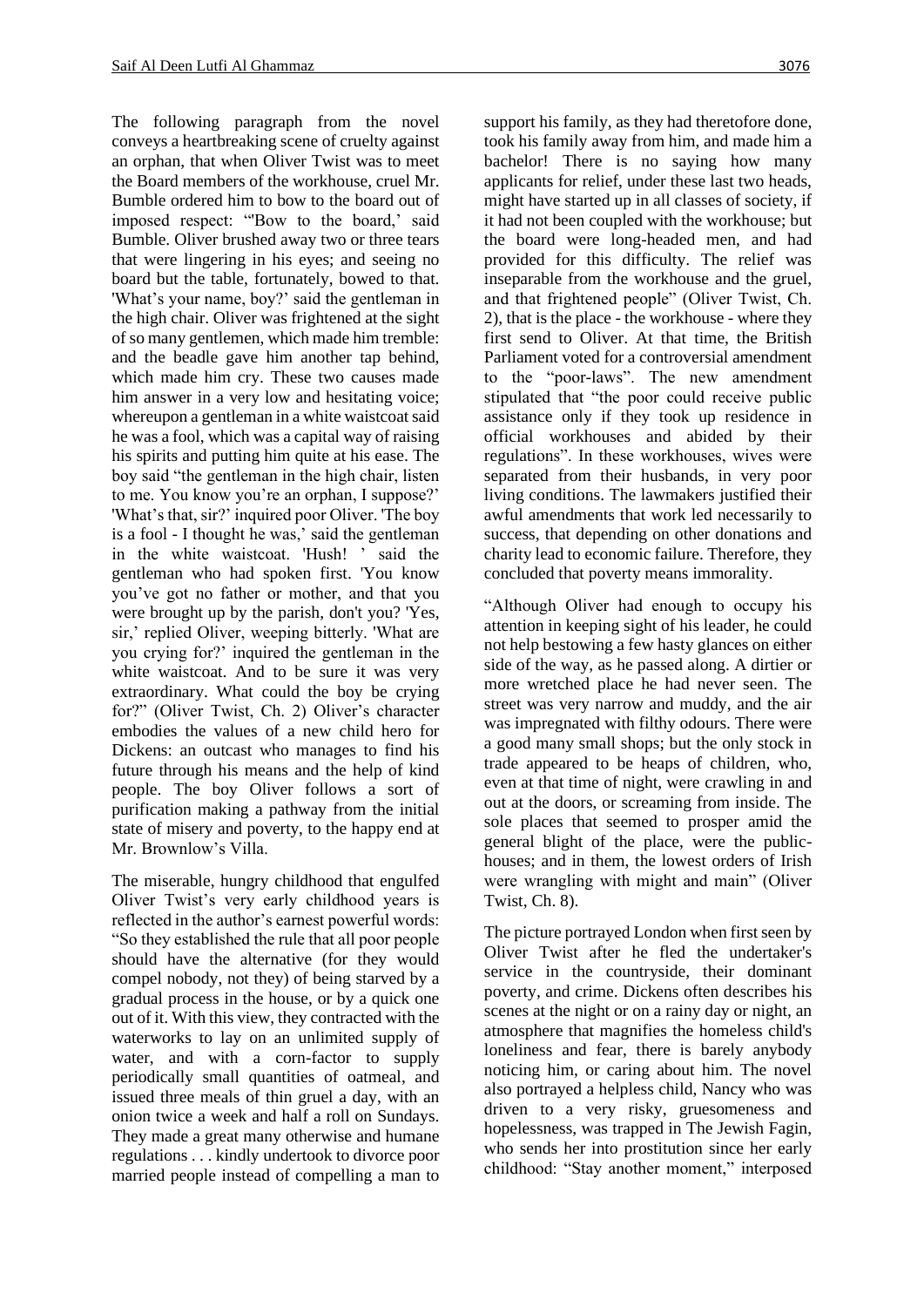Rose … "Will you return to this gang of robbers, and to this man, when a word can save you? What fascination is it that can take you back, and make you cling to wickedness and misery?" "When ladies as young, and good, and beautiful as you are," replied the girl [Nancy] steadily, "give away your hearts, love will carry you all lengths—even such as you, who have a home, friends, other admirers, everything, to fill them. When such as I, who have no certain roof but the coffin-lid, and no friend in sickness or death but the hospital nurse, set our rotten hearts on any man, and let him fill the place that has been a blank through all our wretched lives, who can hope to cure us? Pity us, lady—pity us for having only one feeling of the woman left and for having that turned, by a heavy judgment, from comfort and pride into a new means of violence and suffering" (Oliver Twist, Ch. 40). This is a conversation between Rose and Nancy. Where Rose tries to convince Nancy not to go back to that crime den, but the poor girl is deeply rooted in her atmosphere, for her reasons, she had to go back there, live there, and die alone there. And here, again a heart-wrenching scene, of Nancy the young poor child, who faced death alone after being murdered by her partner, it is a devastating moment: "She staggered and fell: nearly blinded with the blood that rained down from a deep gash in her forehead; but raising herself, with difficulty, on her knees, drew from her bosom a white handkerchief—Rose Maylie's own—and holding it up, in her folded hands, as high towards Heaven as her feeble strength would allow, breathed one prayer for mercy to her Maker" (Oliver Twist, Ch. 47).

As seen in the novel, depriving the children's right to live an innocent and safe childhood is a pervasive phenomenon in the Victorian age. The novel, indeed, presents the children's distressing situation where their needs, rights, identity, and opinions are being overlooked, hence leading to a never-ending cycle of physiological abuse and victimization. Undoubtedly, Dickens gives an insight into the fact that the British ordinary middle class of poor children and orphans are mainly victims of psychological exploitation and abuse in the Victorian era.

# **5. CONCLUSION**

In a few words, the Victorian age is the era of the industrial revolution that leads to the

emergence of the working class that faced the terrible drawbacks of wealth and corruption, and childhood suffered the worst. Charles Dickens has described the other side of childhood in England; the unhappy childhood. In 1837, "Oliver Twist" came out, the story of that parentless, ever-hungry, neglected boy whose childhood took place between workhouses and criminal dens.

Importantly, the core of the success of Dickens' Oliver Twist is that it awakens the human conscience. His suffering as a child has inspired him to draw attention to the suffering of those unfavorable children and that had violently shocked upper-class society. With the previous analysis, the children's psychological misery is palpable and measurable as it can be powerfully felt and sensed through the novelist's bold loud condemnation. This disgraceful situation had made scholars and policymakers rethink their role in alleviating such psychological misery and suffering. On the other hand, Oliver Twist has shown the bright side of morals despite being a victim of a cruel society. Not the entire upper-class society is guilty, within this darkened picture there is a shining human instance from within this cruel society, as Dickens has brilliantly depicted Mr. Brownlow, Mrs. Maylie, and her niece Rose who take good care of little poor Oliver. More importantly, as this paper provides evidence that poor children and orphans are mainly victims of psychological exploitation and abuse in the Victorian era, this goal is fulfilled by analyzing Oliver Twist and what other scholars have written about the topic as stated in the textual analysis of the research.

# **Reference**

- [1] Abd-Rabbo, M. M. (2019). Overlapping character variations in Chinua Achebe's Things Fall Apart. JNT-Journal of Narrative Theory, 49(1), 55-81. Https://doi.org/10.1353/jnt.2019.0002
- [2] Al-Ghalith, A & Shalabi, A. (2021). Umm Zakiyyah's If I Should Speak and Updike's Terrorist: Two different views of Islam. The International Journal of Literary Humanities, 19(1), 1-14. Https://doi.org/10.18848/2327- 7912/CGP/v19i01/23-33.
- [3] Cain, L. (2017). Dickens, family, authorship psychoanalytic perspectives on